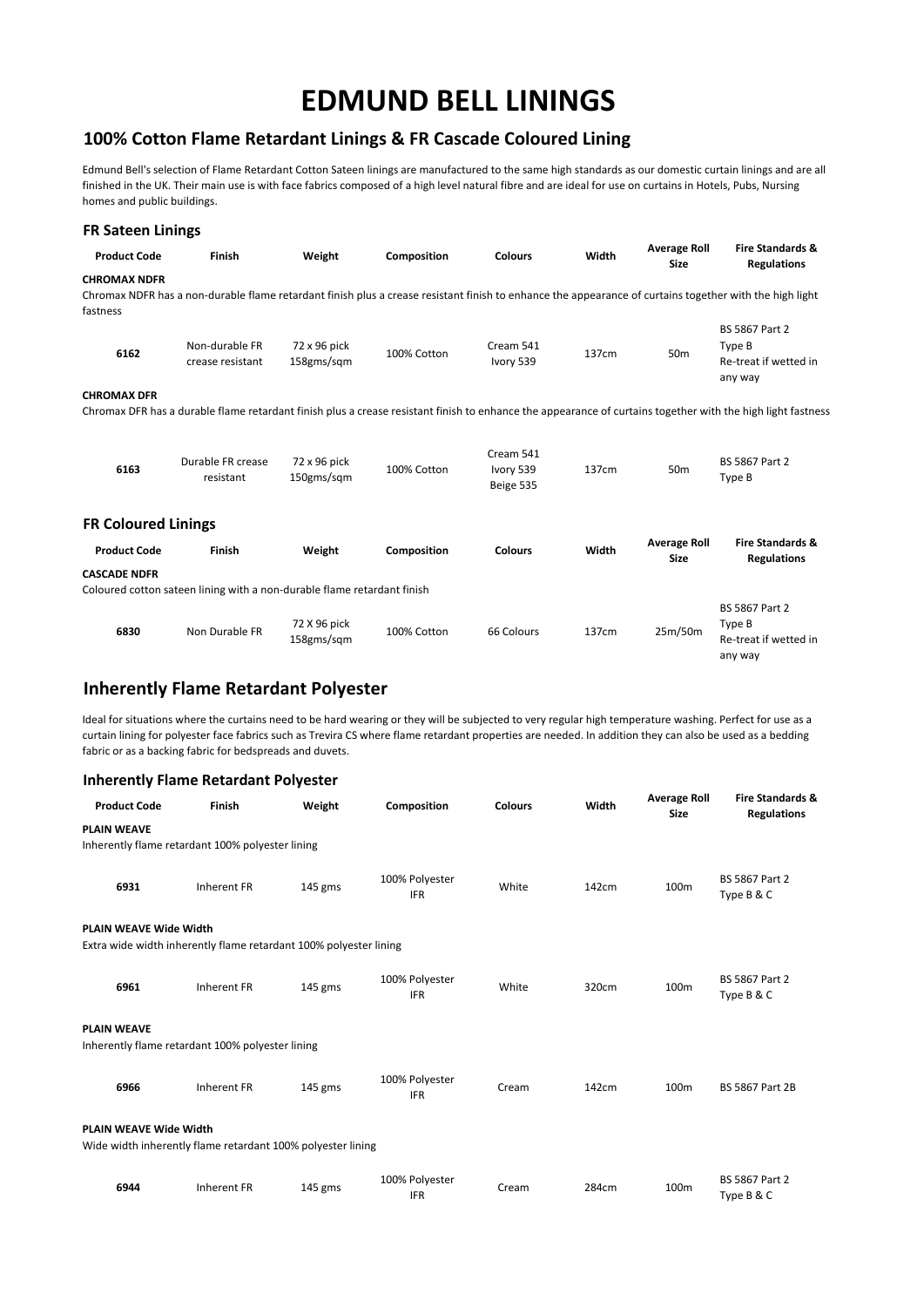#### **2oz POLYESTER**

Inherently flame retardant 100% polyester lining

| 6965 | Inherent FR | $-1$<br>' gms<br>، ب | 100% Polvester<br><b>IFR</b> | Cream | 142cm | 100m | <b>BS 5867 Part 2B</b> |
|------|-------------|----------------------|------------------------------|-------|-------|------|------------------------|
|------|-------------|----------------------|------------------------------|-------|-------|------|------------------------|

# **Blackout Flame Retardant Curtain Linings**

**We've built an international reputation for our extensive range of flame retardant blackout curtain linings by working closely with finishers around the world to manufacture the highest quality products.**

We make many of our flame retardant linings in both single and double width fabrics to save you time and money. Our Odyssey range of coloured blackout curtain fabrics double as coloured linings or as single layer face fabric.

Whether you opt for the economy of a 2 Pass blackout or choose a 3 Pass for its ultra-luxurious appearance; if you need extra body or a supersoft handle you'll find the perfect fabric in our collection.

| <b>Blackout FR</b>             |            |                                                                               |                                                                                                            |                         |       |                                    |                                        |
|--------------------------------|------------|-------------------------------------------------------------------------------|------------------------------------------------------------------------------------------------------------|-------------------------|-------|------------------------------------|----------------------------------------|
| <b>Product Code</b>            | Finish     | Weight                                                                        | Composition                                                                                                | <b>Colours</b>          | Width | <b>Average Roll</b><br><b>Size</b> | Fire Standards &<br><b>Regulations</b> |
| <b>ODYSSEY FR</b>              |            |                                                                               |                                                                                                            |                         |       |                                    |                                        |
|                                |            | High quality heavier weight 3 Pass flame retardant blackout lining            |                                                                                                            |                         |       |                                    |                                        |
| 6281                           | Durable FR | 3 Pass<br>300gms/sqm                                                          | Poly/Cotton                                                                                                | Cream<br>White          | 137cm | 50 <sub>m</sub>                    | <b>BS 5867 Part 2</b><br>Type B        |
| <b>ODYSSEY FR wide width</b>   |            | High quality heavier weight wide width 3 Pass flame retardant blackout lining |                                                                                                            |                         |       |                                    |                                        |
| 6280                           | Durable FR | 3 Pass<br>300gms/sqm                                                          | Poly/Cotton                                                                                                | Cream<br>White          | 274cm | 50 <sub>m</sub>                    | BS 5867 Part 2<br>Type B               |
| <b>OLYMPIA FR</b>              |            | Soft handle high quality UK produced 3 Pass flame retardant blackout lining   |                                                                                                            |                         |       |                                    |                                        |
| 6969                           | Durable FR | 3 Pass<br>260gms/sqm                                                          | Poly/Cotton                                                                                                | Cream<br>White          | 137cm | 50 <sub>m</sub>                    | <b>BS 5867 Part 2</b><br>Type B        |
| <b>OLYMPIA FR wide width</b>   |            |                                                                               | Soft handle high quality UK produced wide width 3 Pass flame retardant blackout lining                     |                         |       |                                    |                                        |
| 6972                           | Durable FR | 3 Pass<br>240gms/sqm                                                          | Poly/Cotton                                                                                                | Cream<br>White          | 274cm | 50 <sub>m</sub>                    | <b>BS 5867 Part 2</b><br>Type B        |
| <b>DRAPEWELL FR</b>            |            |                                                                               | Soft handle high quality 3 Pass flame retardant blackout lining with improved draping qualities            |                         |       |                                    |                                        |
| 6943                           | Durable FR | 3 Pass<br>240gms/sqm                                                          | Poly/Cotton                                                                                                | White<br>Ivory          | 137cm | 50 <sub>m</sub>                    | <b>BS 5867 Part 2</b><br>Type B        |
| <b>DRAPEWELL FR wide width</b> |            |                                                                               | Soft handle high quality 3 Pass wide width flame retardant blackout lining with improved draping qualities |                         |       |                                    |                                        |
| 6948                           | Durable FR | 3 Pass<br>240gms/sqm                                                          | Poly/Cotton                                                                                                | Cream<br>White<br>Ivory | 280cm | 50 <sub>m</sub>                    | <b>BS 5867 Part 2</b><br>Type B        |
| <b>SUPERSOFT FR</b>            |            |                                                                               | Supersoft 2 Pass blackout lining with a soft handle for improved draping qualities                         |                         |       |                                    |                                        |
| 6286                           | Durable FR | 2 Pass<br>240gms/sqm                                                          | Poly/Cotton                                                                                                | Cream<br>White          | 169cm | 50 <sub>m</sub>                    | <b>BS 5867 Part 2</b><br>Type B        |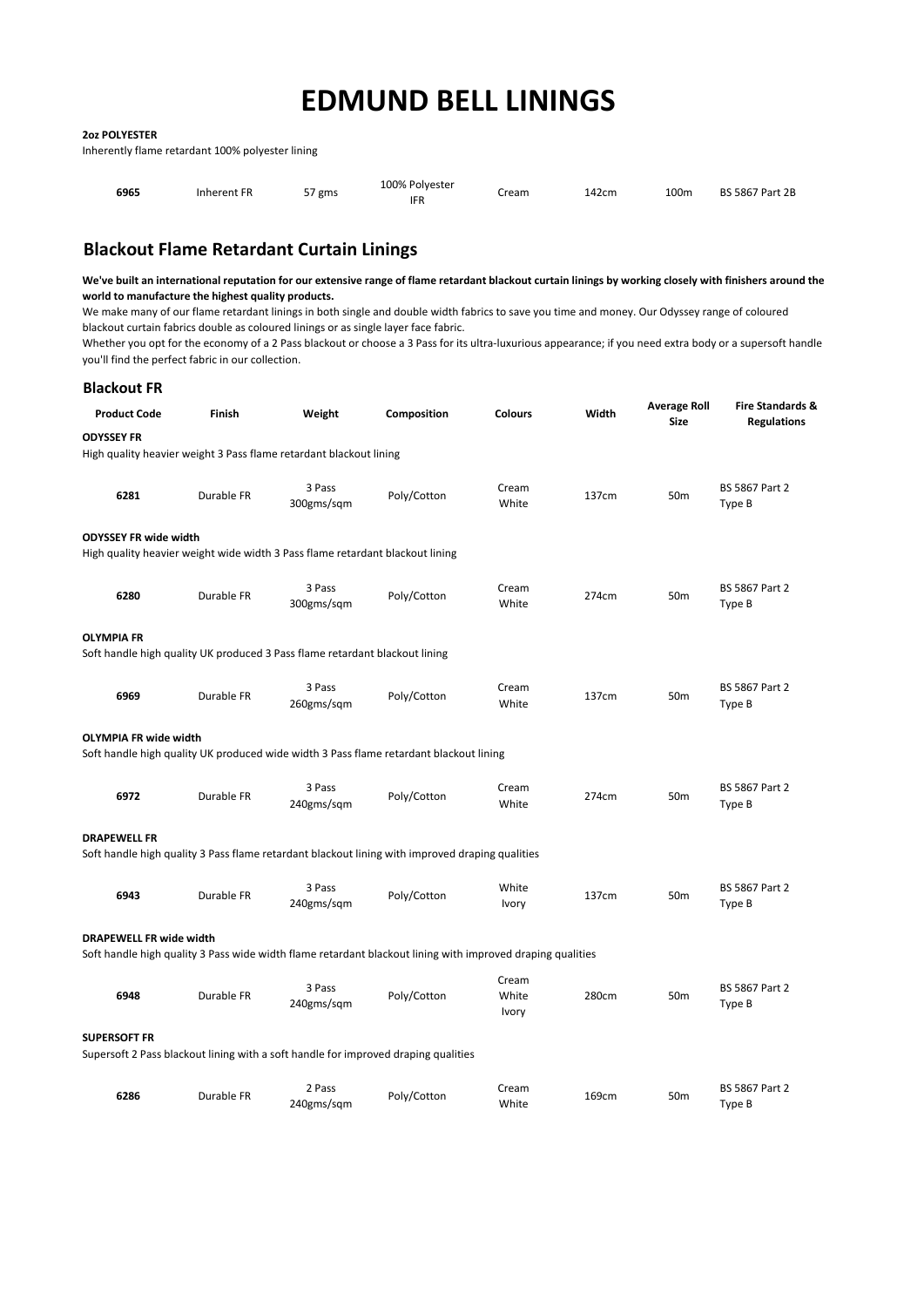#### **SUPERSOFT FR wide width**

Supersoft 2 Pass wide width blackout lining with a soft handle for improved draping qualities

| 6284 | Durable FR | 2 Pass<br>240gms/sqm | Poly/Cotton | Cream<br>White | 278cm | 50 <sub>m</sub> | <b>BS 5867 Part 2</b><br>Type B |
|------|------------|----------------------|-------------|----------------|-------|-----------------|---------------------------------|
|------|------------|----------------------|-------------|----------------|-------|-----------------|---------------------------------|

### **Intermax Flame Retardant Interlinings**

**Edmund Bell's Intermax Flame Retardant Interlinings have been developed specifically to suit our customers' more presigious projects.** Available in a variety of weights - from lighter weight Domette to heavy duty Bump - and an exciting range of natural fibre, synthetic and inherently flame retardant fabrics, these high quality interlinings have what it take to enhance the appearance of even the grandest curtain treatments.

|                              | <b>Flame Retardant Interlinings</b> |        |                                                                                                                                                                                                                                                           |                |       |                                    |                                                                     |
|------------------------------|-------------------------------------|--------|-----------------------------------------------------------------------------------------------------------------------------------------------------------------------------------------------------------------------------------------------------------|----------------|-------|------------------------------------|---------------------------------------------------------------------|
| <b>Product Code</b>          | Finish                              | Weight | Composition                                                                                                                                                                                                                                               | <b>Colours</b> | Width | <b>Average Roll</b><br><b>Size</b> | <b>Fire Standards &amp;</b><br><b>Regulations</b>                   |
| <b>FR BUMP</b>               |                                     |        |                                                                                                                                                                                                                                                           |                |       |                                    |                                                                     |
|                              |                                     |        | Heavy weight flame retardant traditional Bump interlining to add extra weight and body to the curtains and improve draping qualities                                                                                                                      |                |       |                                    |                                                                     |
| 6428                         | Non Durable FR                      | 390gms | Cotton/Poly                                                                                                                                                                                                                                               | Natural        | 137cm | 50 <sub>m</sub>                    | <b>BS 5867 Part 2</b><br>Type B<br>Re-treat if wetted in<br>any way |
| <b>FR SARILLE</b>            |                                     |        |                                                                                                                                                                                                                                                           |                |       |                                    |                                                                     |
|                              |                                     |        | Medium weight flame retardant synthetic interlining to add extra weight and body to the curtains and improve draping qualities                                                                                                                            |                |       |                                    |                                                                     |
| 6443                         | <b>Inherent FR</b>                  | 285gms | 100% Polyester                                                                                                                                                                                                                                            | White          | 150cm | 50 <sub>m</sub>                    | <b>BS 5867 Part 2</b><br>Type B                                     |
| <b>FR DOMETTE</b>            |                                     |        | Medium weight traditional flame retardant Domette interlining to help improve the appearance and draping qualities of the curtains                                                                                                                        |                |       |                                    |                                                                     |
| 6427                         | Non Durable FR                      | 260gms | 100% Cotton                                                                                                                                                                                                                                               | Natural        | 137cm | 50 <sub>m</sub>                    | <b>BS 5867 Part 2</b><br>Type B<br>Re-treat if wetted in<br>any way |
| <b>FR DOMETTE Pre-Shrunk</b> |                                     |        |                                                                                                                                                                                                                                                           |                |       |                                    |                                                                     |
|                              |                                     |        | Medium weight traditional flame retardant Domette interlining to help improve the appearance and draping qualities of the curtains with the added<br>benefit of being pre-shruck to increase dimensional stability and aid with the manufacturing process |                |       |                                    |                                                                     |
| 6439                         | Non Durable FR                      | 260gms | 100% Cotton                                                                                                                                                                                                                                               | Natural        | 137cm | 25cm                               | <b>BS 5867 Part 2</b><br>Type B<br>Re-treat if wetted in<br>any way |
| <b>FR SARILLE</b>            |                                     |        | Light weight flame retardant interlining to help improve the appearance and draping qualities of the curtains                                                                                                                                             |                |       |                                    |                                                                     |
| 6405                         | <b>Inherent FR</b>                  | 200gms | 100% Polyester                                                                                                                                                                                                                                            | White          | 137cm | 50 <sub>m</sub>                    | <b>BS 5867 Part 2</b><br>Type B                                     |

## **Duoline Flame Retardant Bonded Interlinings**

**Edmund Bell's Duoline flame retardant bonded interlinings have been manufactured using either 3 Pass blackout or cotton sateen to create a product that will add a luxury drape effect whilst saving time and money by speeding up the curtain making process.** In addition we also stock a bonded wadding which can be used to dramatically improve the drape of heavy curtains or add body to more lighter weight fabrics.

#### **Duolines FR**

| <b>Product Code</b>           | Finish | Weight | Composition                                                                                                                                         | <b>Colours</b> | Width | Average Roll<br>Size | <b>Fire Standards &amp;</b><br><b>Regulations</b> |
|-------------------------------|--------|--------|-----------------------------------------------------------------------------------------------------------------------------------------------------|----------------|-------|----------------------|---------------------------------------------------|
| <b>FR DUOLINE with Fleece</b> |        |        |                                                                                                                                                     |                |       |                      |                                                   |
|                               |        |        | Flame retardant 3 Pass blackout lining bonded to an inherently flame retardant polyester fleece for use as a combined lining and interlining to add |                |       |                      |                                                   |

Flame retardant 3 Pass blackout lining bonded to an inherently flame retardant polyester fleece for use as a combined lining and interlining to add insulation and extra bulk to the curtains

| 6447 | Durable FR | 360gms | FR Blackout with | Ivory | 137cm | 25m | <b>BS 5867 Part 2</b> |
|------|------------|--------|------------------|-------|-------|-----|-----------------------|
|      |            |        | Polvester Fleece |       |       |     | Type B                |